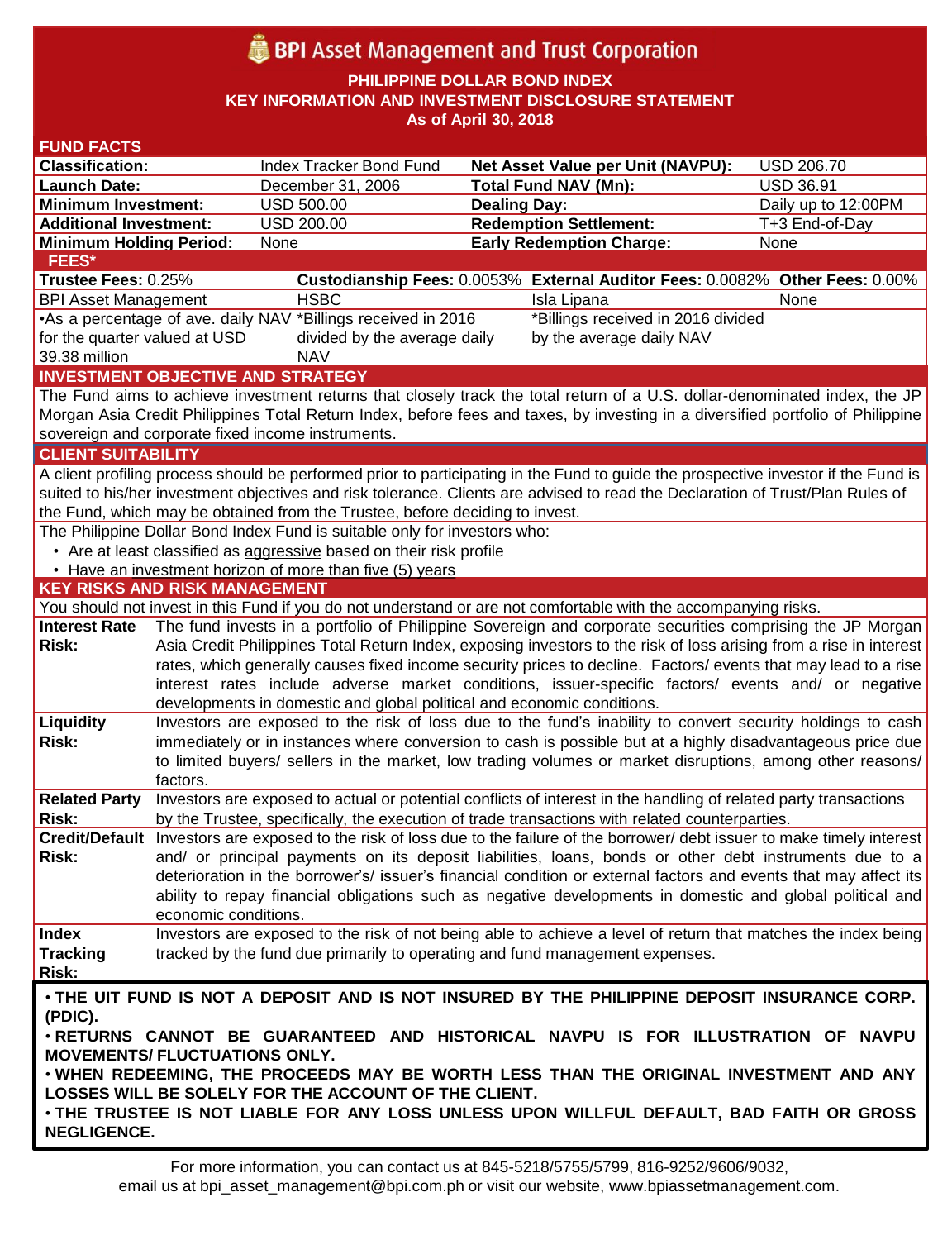## **FUND PERFORMANCE AND STATISTICS AS OF APRIL 30, 2018**

(Purely for reference purposes and is not a guarantee of future results)



**Fund -0.92 -2.02 -2.65 -0.40 5.05 106.70 Benchmark** -0.91 -2.11 -2.64 -0.25 6.52 116.09

\*Benchmark is the JP Morgan Asia Credit Philippines Total Return

**Fund -0.40 -0.12 1.66 3.73 2.74 6.61 Benchmark** -0.25 0.15 2.13 4.24 3.14 7.03

**Fund -2.97 5.85 2.96 3.41 10.75 -5.23 Benchmark** -3.08 6.36 3.53 3.97 11.47 -5.10

**1 mo 3 mo 6 mo 1YR 3YRS S.I.<sup>2</sup>**

**1YR 2YRS 3YRS 4YRS 5YRS S.I.**

**YTD 2017 2016 2015 2014 2013**

| <b>NAVPU over the past 12 months</b>   |        |  |  |  |  |
|----------------------------------------|--------|--|--|--|--|
| Highest                                | 214.50 |  |  |  |  |
| Lowest                                 | 206.03 |  |  |  |  |
| <b>STATISTICS</b>                      |        |  |  |  |  |
| <b>Weighted Ave Duration (Yrs)</b>     | 6.66   |  |  |  |  |
| Volatility, Past 1 Year (%) 3          | 2.52   |  |  |  |  |
| Port. Weighted Yield to Maturity (%)   | 4.03   |  |  |  |  |
| <b>Current Number of Holdings</b>      | 50     |  |  |  |  |
| Tracking Error (3-Yr) <sup>4</sup> (%) | 0.42   |  |  |  |  |

<sup>1</sup>Returns are net of fees.

<sup>2</sup>Since Inception

<sup>3</sup>Measures the degree to which the Fund fluctuates vis-à-vis its average return over a period of time.

<sup>4</sup>Measure of deviation between the Fund's return and benchmark returns. A lower number means the Fund's return is closely aligned with the benchmark. 5 Includes accrued income, investment securities purchased, accrued expenses, etc.

\*Declaration of Trust is available upon request through branch of account.

**TOP TEN HOLDINGS Name Maturity % of Fund** RoP Bonds 2/2/2030 9.10 RoP Bonds 1/14/2031 6.97 RoP Bonds 3/16/2025 5.83 RoP Bonds 2/2/2042 5.06 RoP Bonds 1/20/2040 5.02 RoP Bonds 10/23/2034 4.89 RoP Bonds 2/1/2028 4.31 RoP Bonds 1/21/2024 4.07 RoP Bonds 1/15/2021 3.95 RoP Bonds 3/1/2041 3.23 **PORTFOLIO COMPOSITION Allocation % of Fund** Government 63.56 Corporates 33.71 Cash 0.33 Time deposits and money market 1.49 Other receivables – net of liabilities<sup>5</sup> 0.91 **Maturity Profile** Cash and Less than 1 Year 3.41 Between 1 and 3 Years 19.86 Between 3 and 5 Years 12.26 Between 5 and 7 Years 18.19 Between 7 and 10 Years 7.97 More than 10 Years 38.31

## **RELATED PARTY TRANSACTIONS\***

**CUMULATIVE PERFORMANCE (%) <sup>1</sup>**

Index

**ANNUALIZED PERFORMANCE (%) <sup>1</sup>**

**CALENDAR YEAR PERFORMANCE (%) <sup>1</sup>**

The Fund has investments and trade transactions with BPI Asset Management and Trust Corporation (BPI AMTC):

Ayala Corporation - USD 0.48 million; Bank of the Philippine Islands - USD 0.55 million

Investments in the said outlets were approved by the BPI AMTC's Board of Directors. Likewise, all related party transactions are conducted on an arm's length and best execution basis and within established limits.

\* Related party in accordance with BPI AMTC's internal policy.